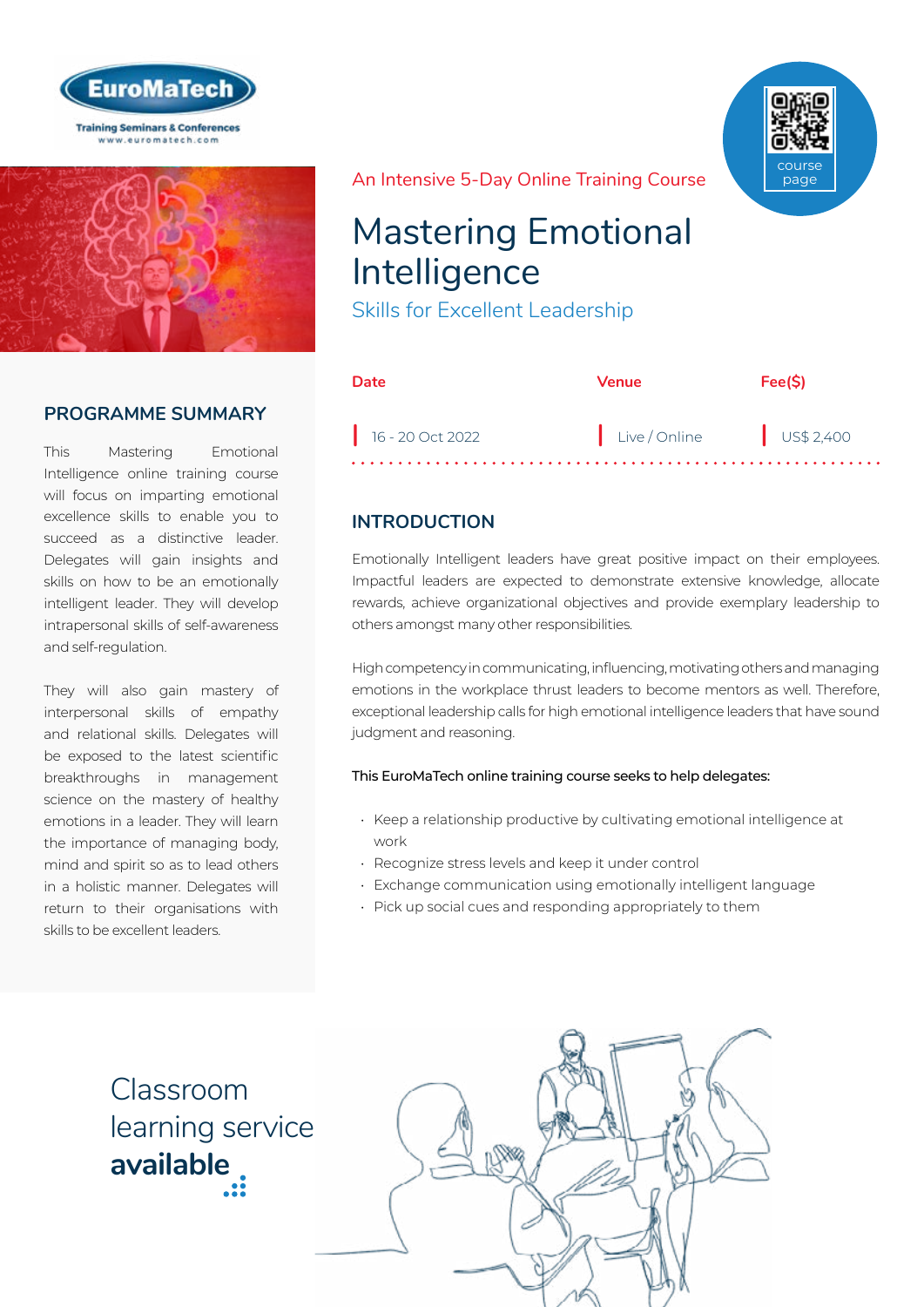#### **TRAINING METHODOLOGY**

This Mastering Emotional Intelligence online training course will involve the use of slides. handout material, work manual with all instructor notes and slides. examples of best practice and appropriate video / DVD material. The use of flip-charts, syndicate workshops and reporting back sessions will encourage a fully participative and enjoyable event. Delegates will be encouraged to participate actively in relating previous work experiences.

## **WHO SHOULD ATTEND**

#### This Mastering Emotional Intelligence online training course is designed for:

- All managers and leaders seeking to raise their barometer of emotional intelligence
- Individuals who desire to develop emotional intelligence in all aspects of their work and personal life

#### **PROGRAMME OBJECTIVES**

- Assess your own self-awareness and communication style
- Apply emotional intelligence in your work and personal life for a healthy balance
- Maintain your emotional energy to motivate and lead team members towards achieving organizational goals
- Develop authentic and credible leadership to build trust within team members
- Develop skills in responding to feedback
- Emotional resilience to handle challenges

#### **In-house Training**

EuroMaTech is capable of conducting this training programme exclusively for your delegates. Please e-mail us on inhouse@euromatech.ae for further information and/or to receive a comprehensive proposal.





**Email Address:** info@euromatech.ae

**Website:** www.euromatech.com

## **QUALITY CERTIFICATIONS & ACCREDITATIONS**

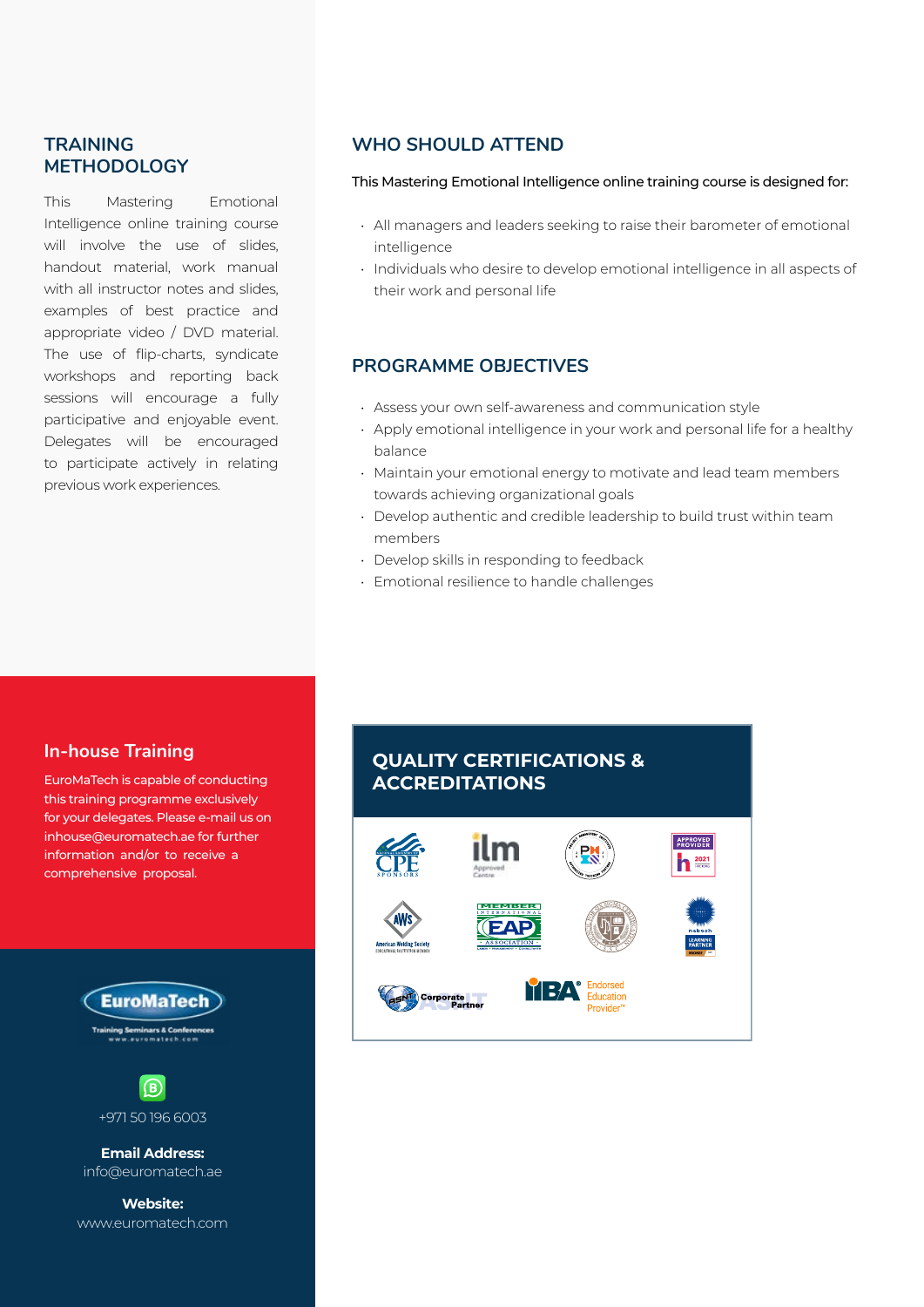# **COURSE OUTLINE**



#### **Day 1**

#### Importance of Emotional Intelligence

- Why is EQ so important?
- Skills needed for EQ communication
- Practicing emotional honesty
- How to express one's own emotions
- Identifying personal barriers to communicating with others
- Flexibility in dealing with other personality styles

## **Day 2**

#### Building Emotional Fitness

- Using your left and right brain
- Mental adaptability to handling problems
- Raising your emotional intelligence
- Conflict resolution with EQ
- Handling pressure with EQ
- Balancing work and personal life

## **Day 3**

#### Take Charge of your Emotional Energy

- How stress cripples effective communication
- Common stress response patterns
- Managing stress and adversity
- Stress-busting
- Using emotionally intelligent body language
- Strategies for human performance enhancement

## **Day 4**

## Managing Emotional Feedback

- Controlling emotional impulses
- Practical ways to build emotional connection
- Taking responsibility for your emotions
- Listening openly and sending convincing messages
- Inspiring and guiding individuals & teams
- Creating synergy in teams

## **Day 5**

#### Practicing High EQ Leadership

- Leading with empathy
- Authentic leadership
- Ways to build trust
- Expanding your circle of trust
- Constructive discontent
- Developing your personal action plan